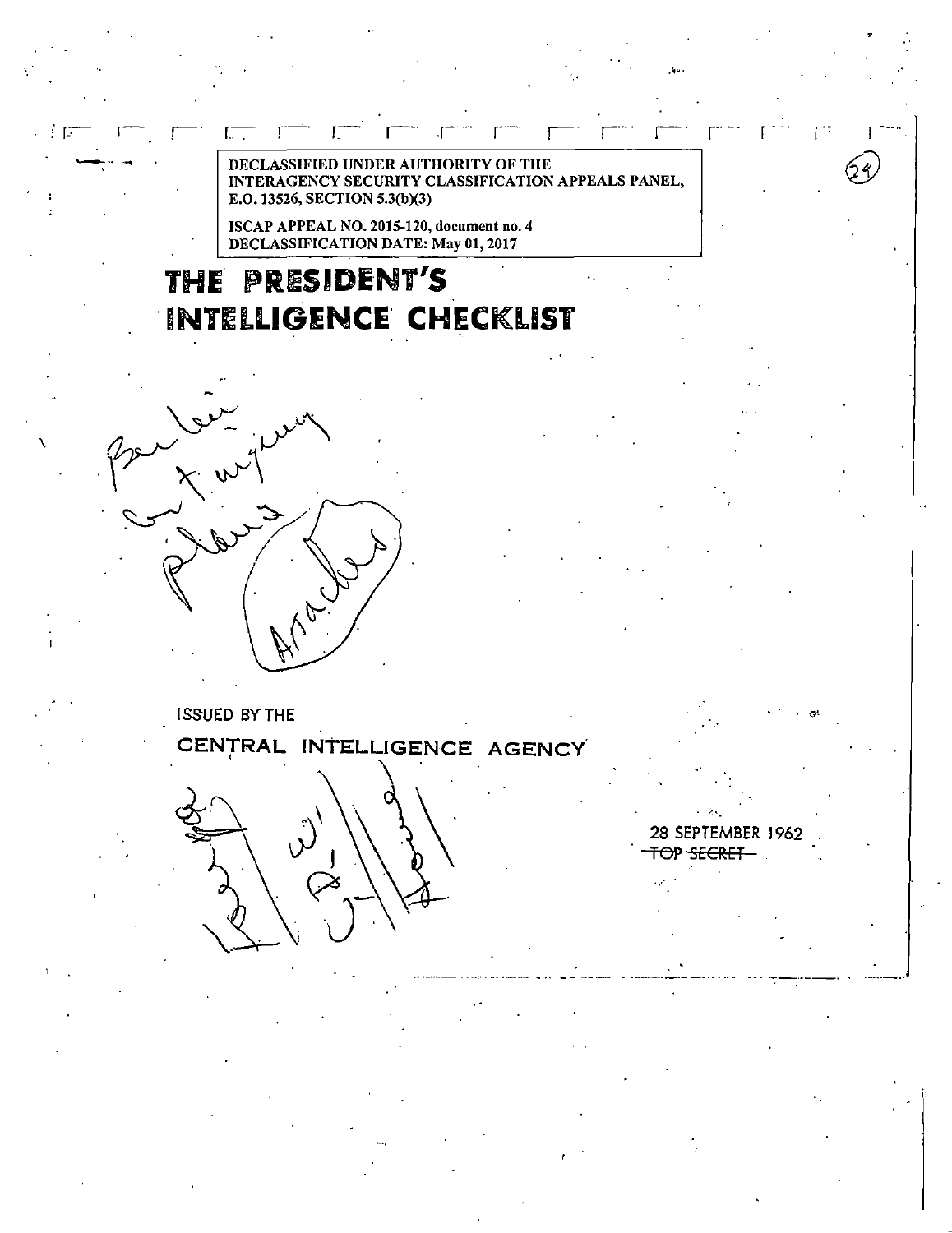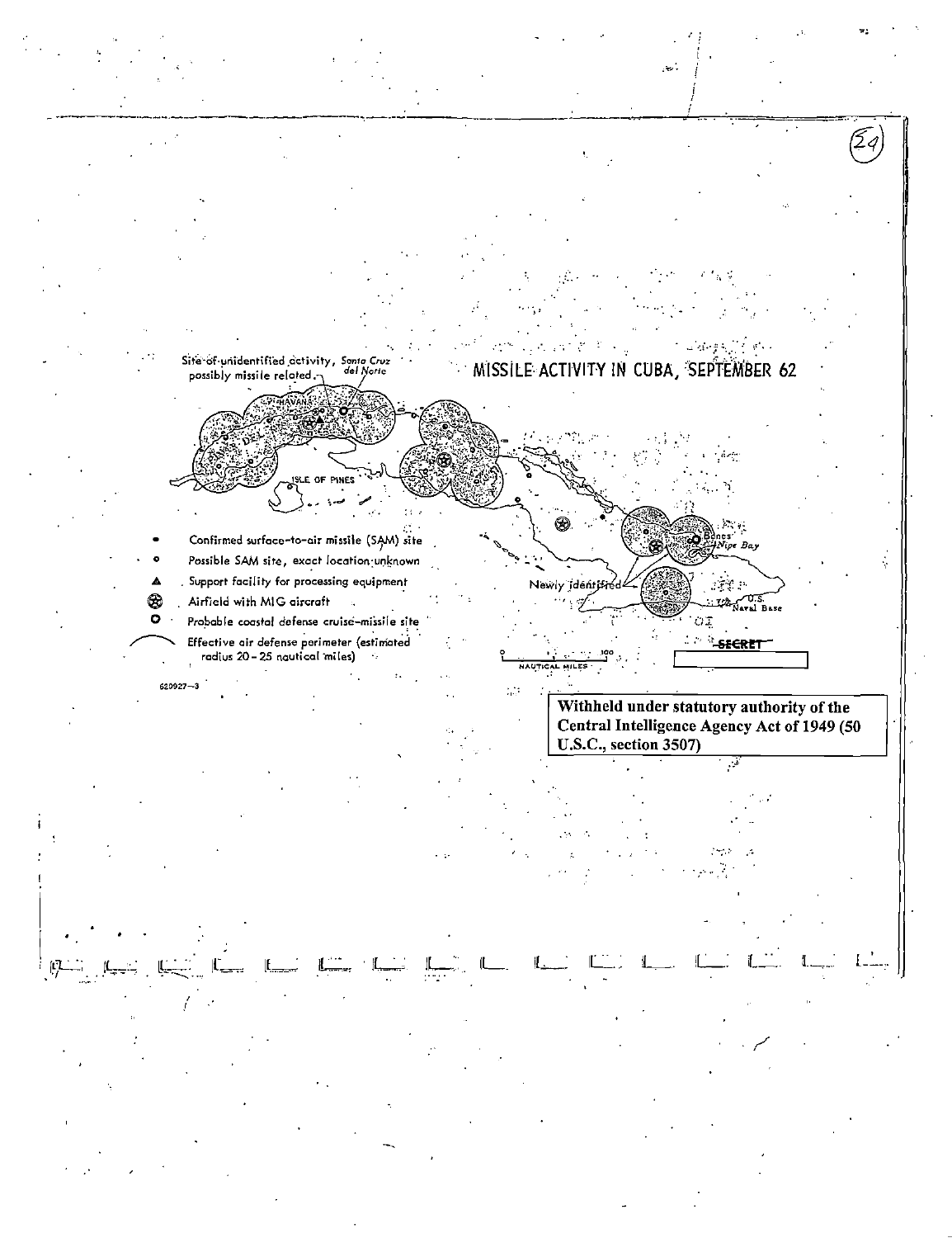Latest photographic reconnaissance confirms two more surface-to-air missile sites in Cuba and possibly a third still in the early stages of construction. This makes a total of 13 confirmed sites. The new sites are in Oriente Province, but none are within range of normal aircraft lanes serving

Guantanamo.

We also suspect that the  $\mathbf{b}$ . coastal defense cruise-missile site near Banes is now operational, with a missile observed on one of the two launchers. A closer evaluation of dimensions of this missile is under way, and we hope to learn more of its characteristics.

c. There are enough reports now from different sources for us to accept as true that there has been a new wave of arrests and executions since the discovery early this month of a plot to assassinate Castro.

Warsaw Pact

1. Cuba

Warsaw Pact exercises began.  $a_{\bullet}$ unannounced, on Tuesday with maneuvers by Soviet and Satellite forces in Czechoslovakia and East Germany. These will be followed in the next few days. with deployment of Soviet units from the western USSR.

For The President Only-<del>Ten</del>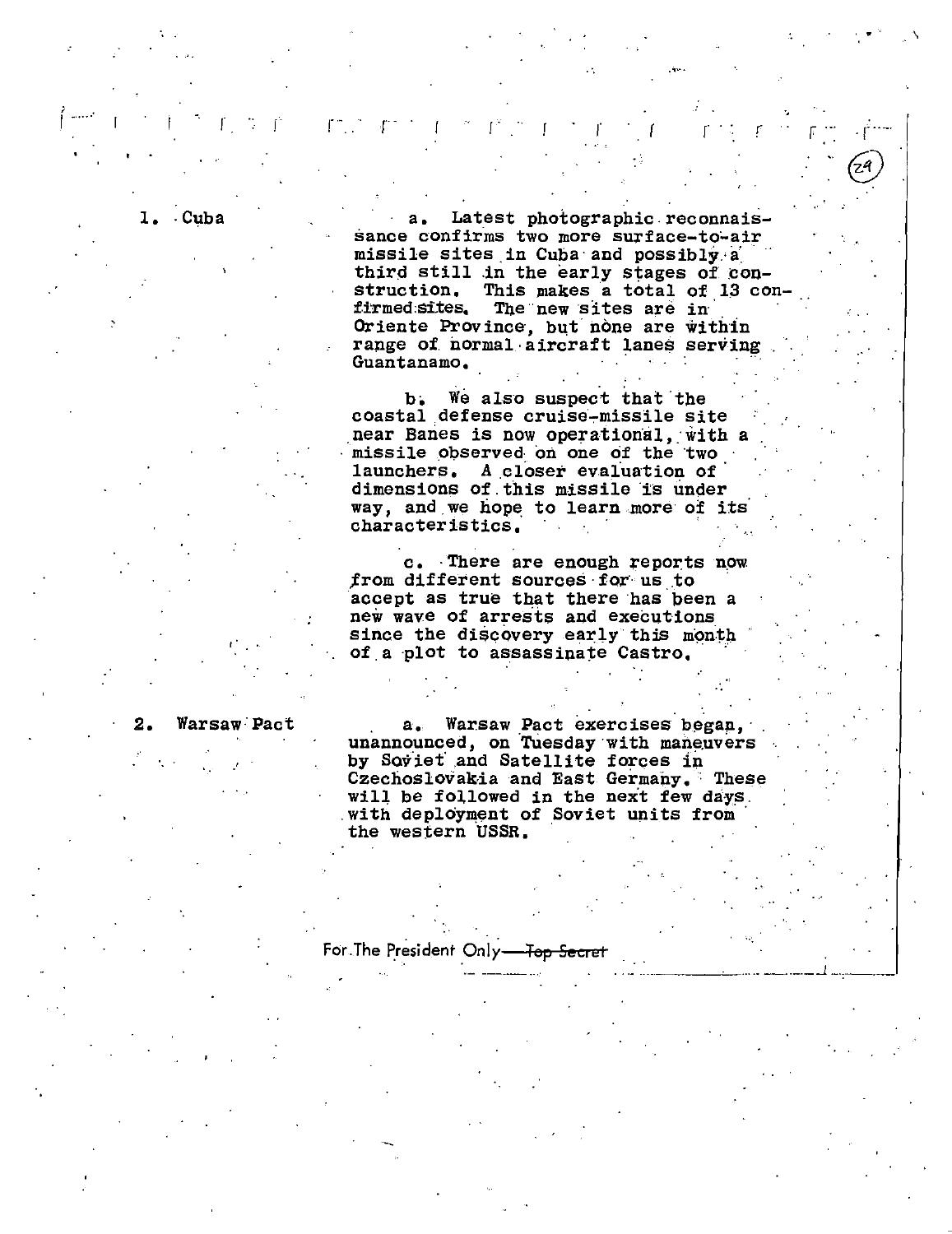

**ONY TOP** ADEN **FREN** SUDAN **DEN PROTECTORATE** SOMALIA i Adam  $\Rightarrow$ F<mark>R.S</mark><br>ETHIOPIA BRITISH SOMALILAND Ġ.  $\cdot$ 31228 SOMALIA

AND

Arabian  $S_{40}$ 

k,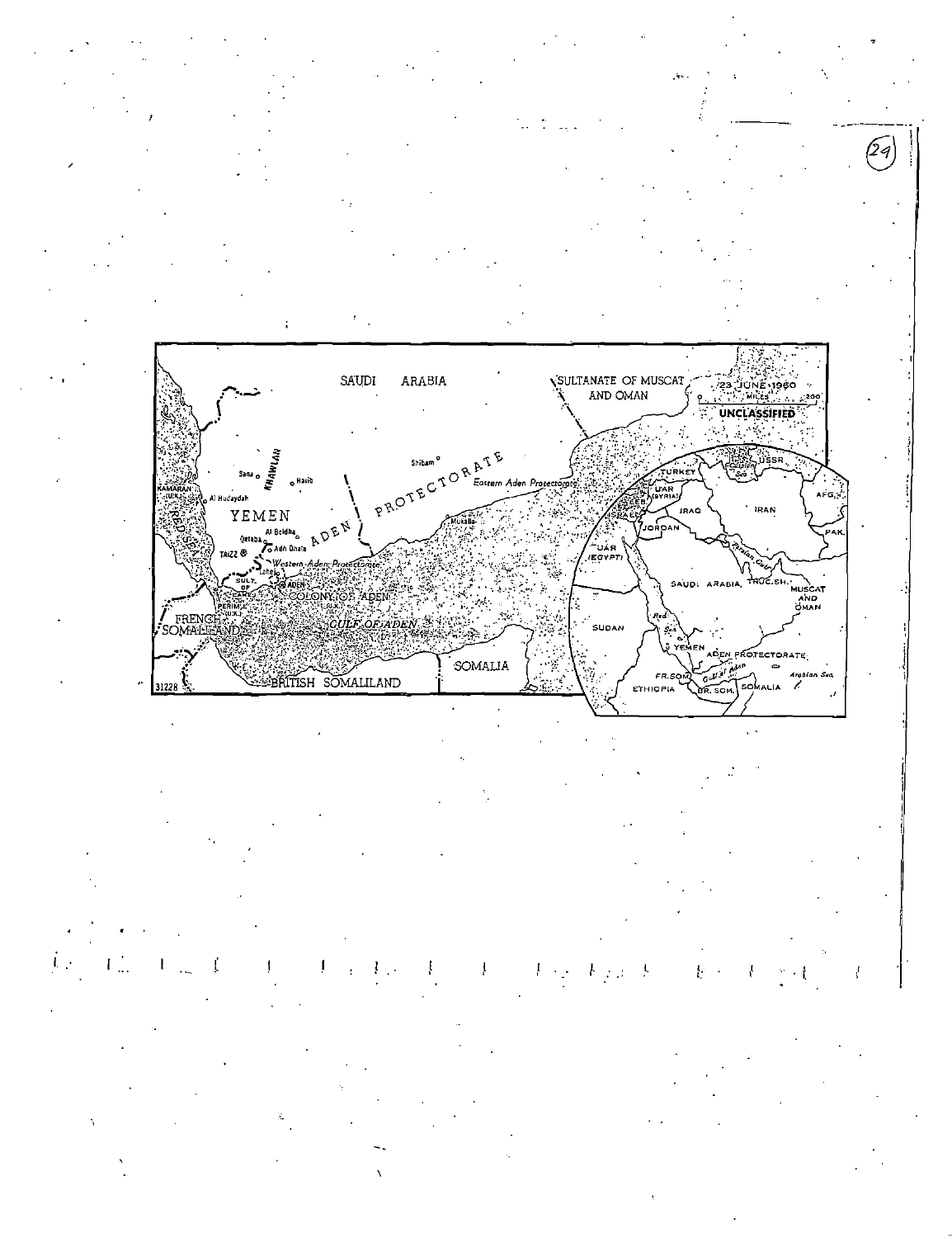b. Last year's exercises were announced in advance, presumably to give weight to Soviet·pressures·at the time on Berlin. The absence of any announcement this year suggests there will be no· attempt this time to relate the exercises to the Berlin problem.

 $\cdot$  r

 $\circled{2^{\mathsf{a}}}$  .  $\zeta$  I

 $\mathbf{r}$  .  $\mathbf{r} = \mathbf{r}$  is  $\mathbf{r} = \mathbf{r}$  in the set of  $\mathbf{r} = \mathbf{r}$  in  $\mathbf{r} = \mathbf{r}$  ,  $\mathbf{r} = \mathbf{r}$  ,  $\mathbf{r} = \mathbf{r}$  ,  $\mathbf{r} = \mathbf{r}$  ,  $\mathbf{r} = \mathbf{r}$ 

## 50X1, E.O.13526

3. Yemen.<br>1. The mass of to marshal loyal tribes in the north in the north and have it out with the rebels. King Saud and King Hussein will probably·. give him help, but we have seen no movement yet of their forces •

> b. Meanwhile, the rebel army command has acted swiftly to consolidate its gains. It controls the major centers of Sana, Taiz, and Hudaydah and other towns, but progress in the tribal countryside, particularly in the north, will be a harder, longer task. Yemen's two strongest tribes in the north have not declared their. loyalty to the rebels.

c. We have identified a key officer in the rebel group, Brigadier Abdullah al-Sallal. He was commander of Imam Badr's bodyguard at the time of the coup--which makes it a virtual certainty that Badr, as the rebels claim, has been killed. The rebels say that Badr was buried. in the debris when the castle was demolished.

For The President Only-Top Secret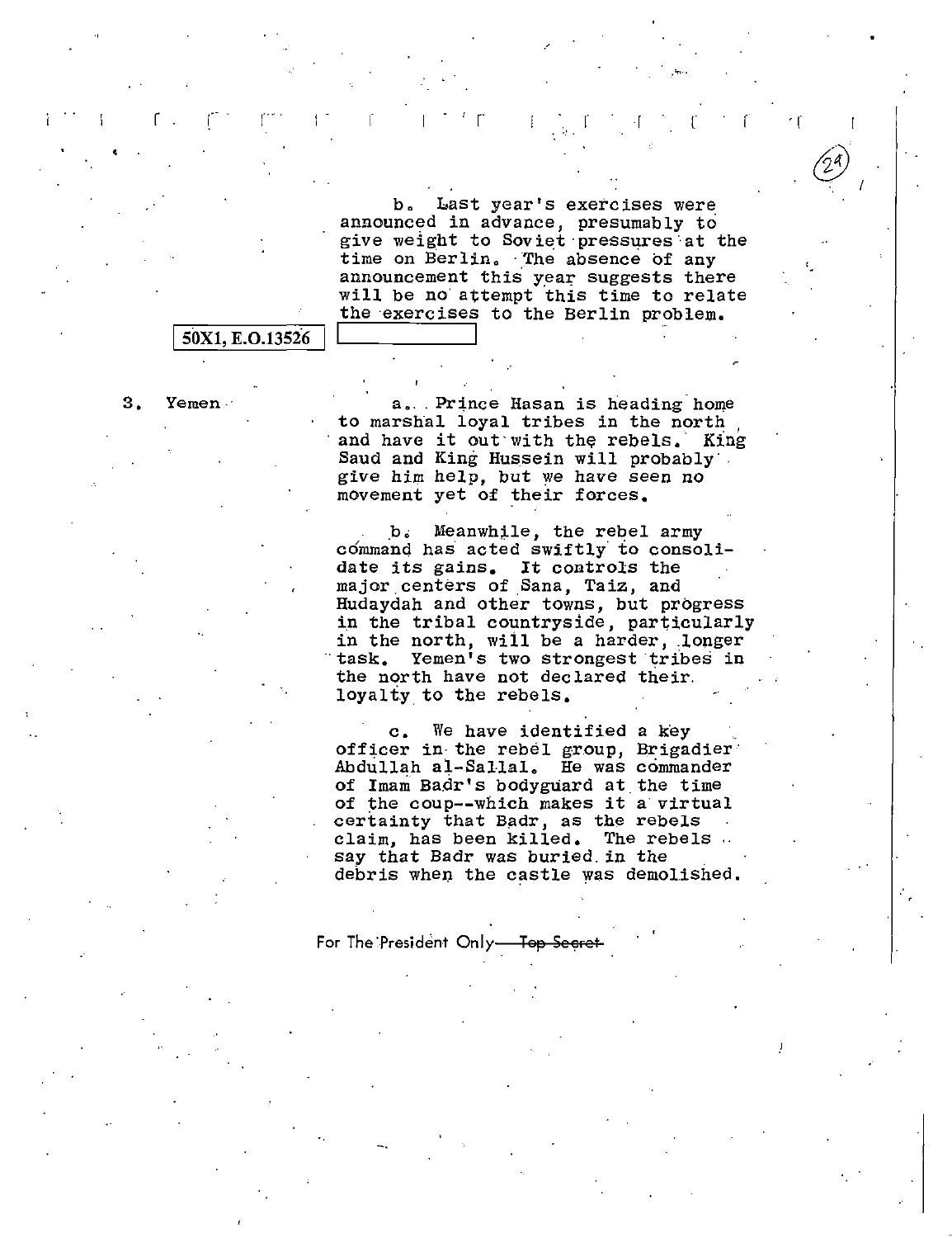| 50X1, E.O.13526 |                                                                              |
|-----------------|------------------------------------------------------------------------------|
|                 | d.<br>that Sallal                                                            |
|                 | has associations with Egyptian intel-<br>ligence agents. Cairo's transparent |
|                 | delight with the turn of events be-                                          |
|                 | trays a complicity in them which we                                          |
|                 | do not doubt. However, the key men                                           |
|                 | in the UAR-sponsored Free Yemeni                                             |
|                 | Movement have yet to show.                                                   |
|                 |                                                                              |
|                 | If the rebels can make it                                                    |
|                 | stick, they may, like Qasim, prove.                                          |
|                 | more independent than Cairo would                                            |
|                 | like.                                                                        |
|                 | 50X1, E.O.13526                                                              |
|                 | f. We have had no direct word                                                |
|                 | from our legation in Taiz; Ambassador.                                       |
|                 | Hart in Jidda will try today to make                                         |
|                 | contact with them.                                                           |
|                 |                                                                              |
|                 |                                                                              |
|                 |                                                                              |
| Spaak on        | With pressure mounting on the<br>а.                                          |
| <b>EEC</b>      | EEC members to reach a decision soon                                         |
|                 | on the application of the smaller                                            |
|                 | European countries, Spaak--who has                                           |
|                 | long been cool to admitting Sweden,<br>Switzerland, and Austria--is now      |
|                 | having second thoughts about Denmark,                                        |
|                 | Norway, and Ireland as well.                                                 |
|                 |                                                                              |
|                 | b. Spaak thinks that these                                                   |
|                 | countries want to join purely for                                            |
|                 | commercial reasons, and that their                                           |
|                 | presence in the EEC would obstruct                                           |
|                 | progress toward political union and                                          |
|                 |                                                                              |

 $\frac{1}{2}$ 

 $\mathbb{C}^{n \times n}$  .

 $\mathbf{r}$ 

r

÷.

 $\mathbf{r}$ 

r

 $rac{1}{\sqrt{2}}$ 

r

 $\mathsf{r}$ 

 $r^{22}$ 

"adulterate" the work of NATO in defense and political coordination.  $\mathbb{R}^n$  .

For The President Only-Top Secret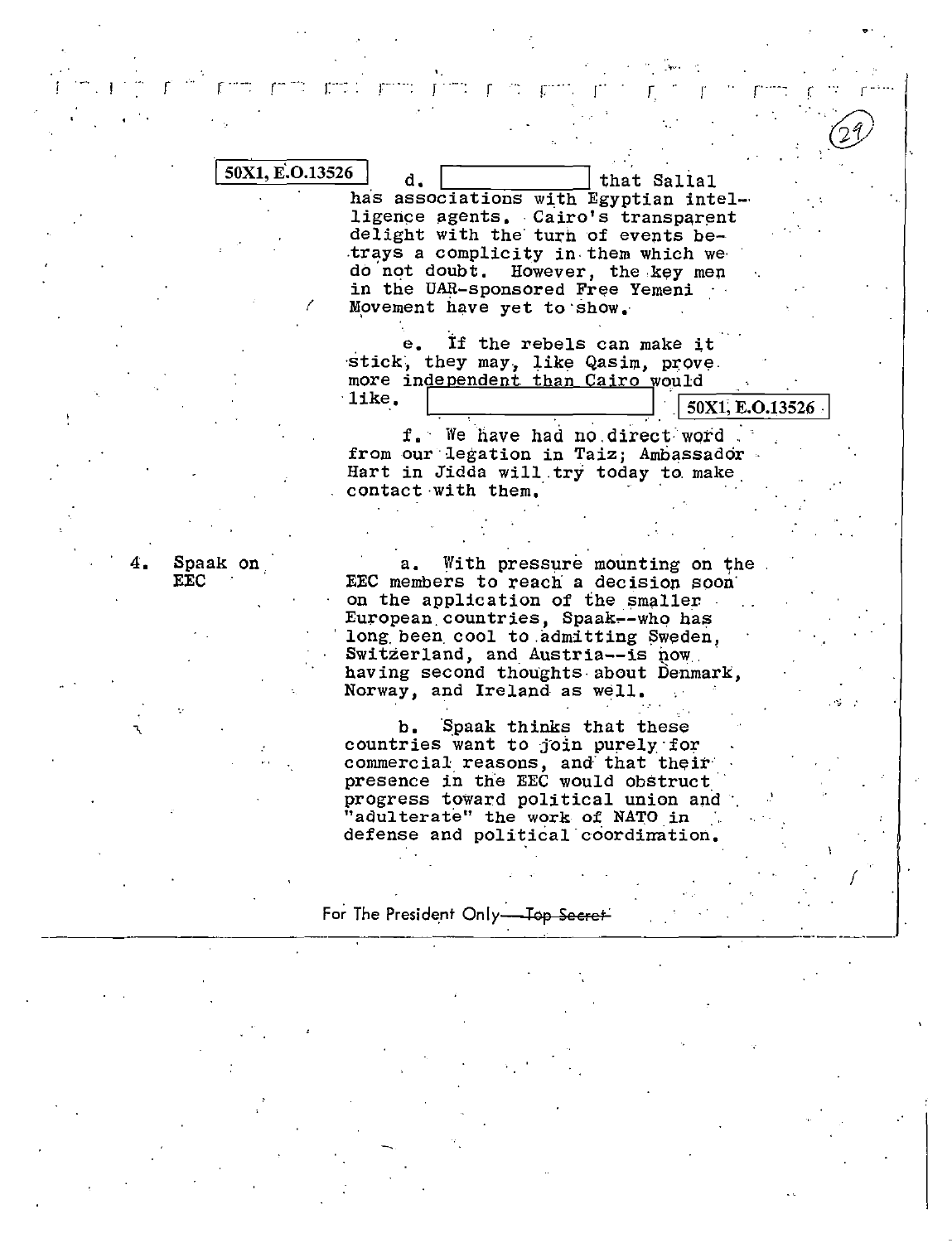"Ssu mao CHIMA CHINA Ou Neua Lai Chau O)I Tay \ Sphong Saly  $N$  O'R  $TH$  ' VIETNAM Muong Cien<br>Bien<br>Plu Mana Muong<br>Sing Names<br>Men Pou Khan<br>Mana Mana Canada **BUDM** Yo Hang Na M  $M\n <sup>Say</sup>\n  $L\nu\lambda\n$$ Sam Neua<br>SAM NEUA -<br>Sal PRABANG Pak Muong Houn . Bene Luang<br>Prabang Ban<br>Ban Khar<br>Kha Than<br>Hoa Sayaboury Phon rnou<br>Khouf<br>Kassy **XIENG** SAY-ABOURY **Gulf of Tonkin** Pa Dong Vieng<br>Vieng<br>VIENTIANE  $\begin{array}{c}\n\text{Ban Hine} \\
\text{Heup} \\
\text{Heup} \\
\text{WeynHane} \\
\end{array}$ Ô .<br>San .<br>Nong Khai **JANE**  $THAILAND$ Thakhe  $\widehat{\text{max}}$ tan .<br>Mal LAOS Pha Road Tchepon .<br>Quang Tri Royal Army base area Otene<sub>o</sub> Ŏ.  $\Delta$  Meo base area  $---$  Trail Savannakhet **P**<br>K Muong<br>K Phine Ήυλ **8** Route number S Kong Le/Pathet Lao/North Vietnamese areas Road under<br>construction SOUTH SARAVANE **VIETNA** ó SECRET  $\frac{50}{32682}$ 10 Sarava Muang<br>Ubon ศร CHAPASSAK Atto ∜Loreu<br>A⊤topeu Ľ

Ł  $L_{\rm{max}}$ 

CAMBODIA

÷,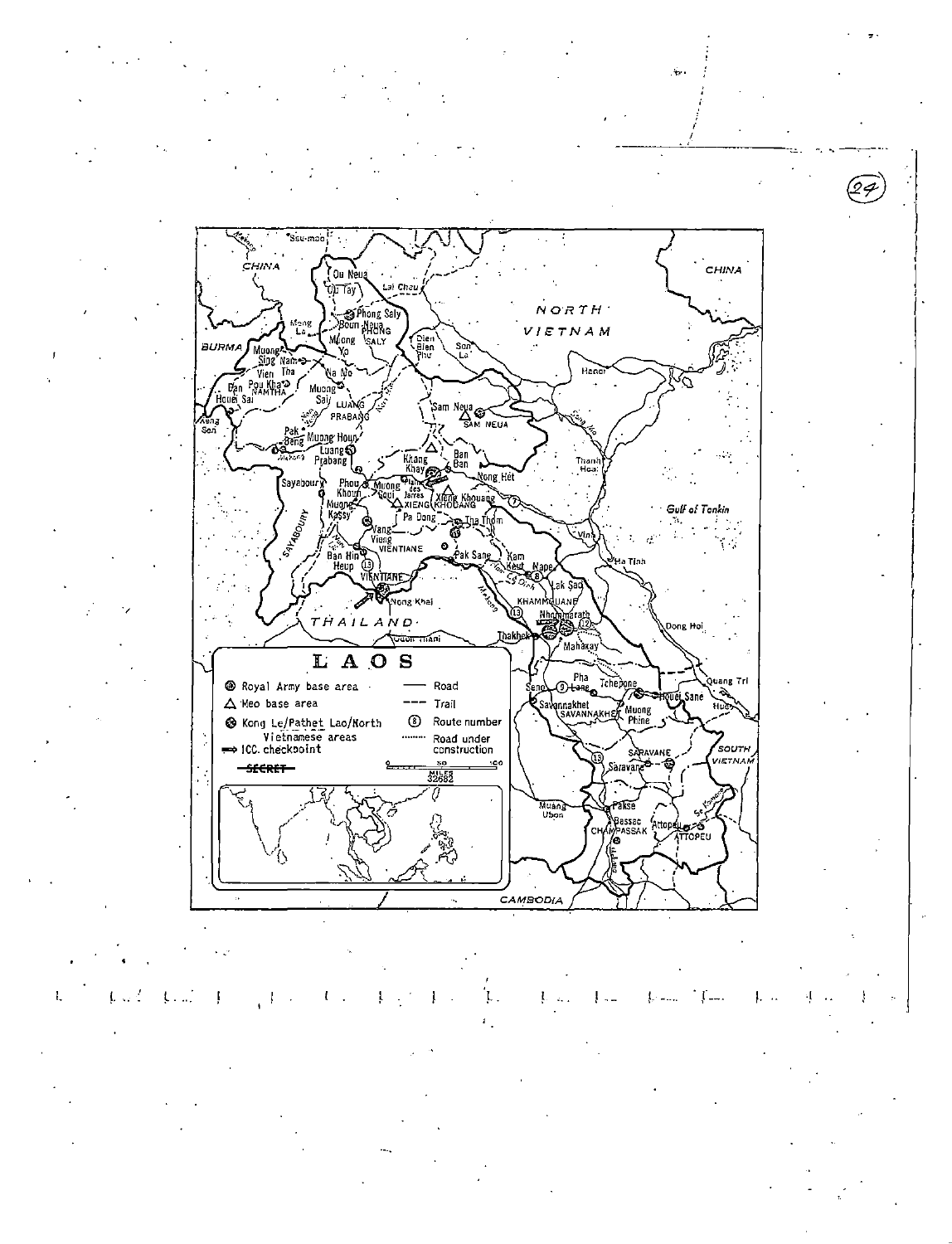## North Vietnamese Withdrawal from Laos

A Summary Review

- Souvanna has made virtually no progress toward effective  $\mathbf{1}$ . government in Laos.
- $2<sub>1</sub>$ Phoumi is cooperating with Souvanna, up to a point, hoping to woo him to the conservative side. This strategy is having some effect as Souvanna is increasingly critical of Souphannouvong's intransigence. Neither Phoumi nor Souphannouvong, however, have given up control of any territory, nor have they shown a willingness to integrate their forces. The Pathet Lao have not even permitted Souvanna to enter most of their territory.
- There has been no major fighting. However, the Commu- $3:$ nists continue trying to mop up the Meo guerrillas, and there have been some skirmishes in the south.
- 4. The most immediate issue, and the key to any progress by Souvanna, is the withdrawal of North Vietnamese forces. Our most recent estimate, approved by the United States Intelligence Board on Wednesday, concludes in this regard that:

The Communists will almost certainly seek to retain as many North Vietnamese forces and military advisers in Laos as they can do with safety, Souvanna will almost certainly be unable to prevent Communist use of southern Laos as a corridor for assisting the Viet Cong effort in South Vietnam.

. For The President Only---Top Secret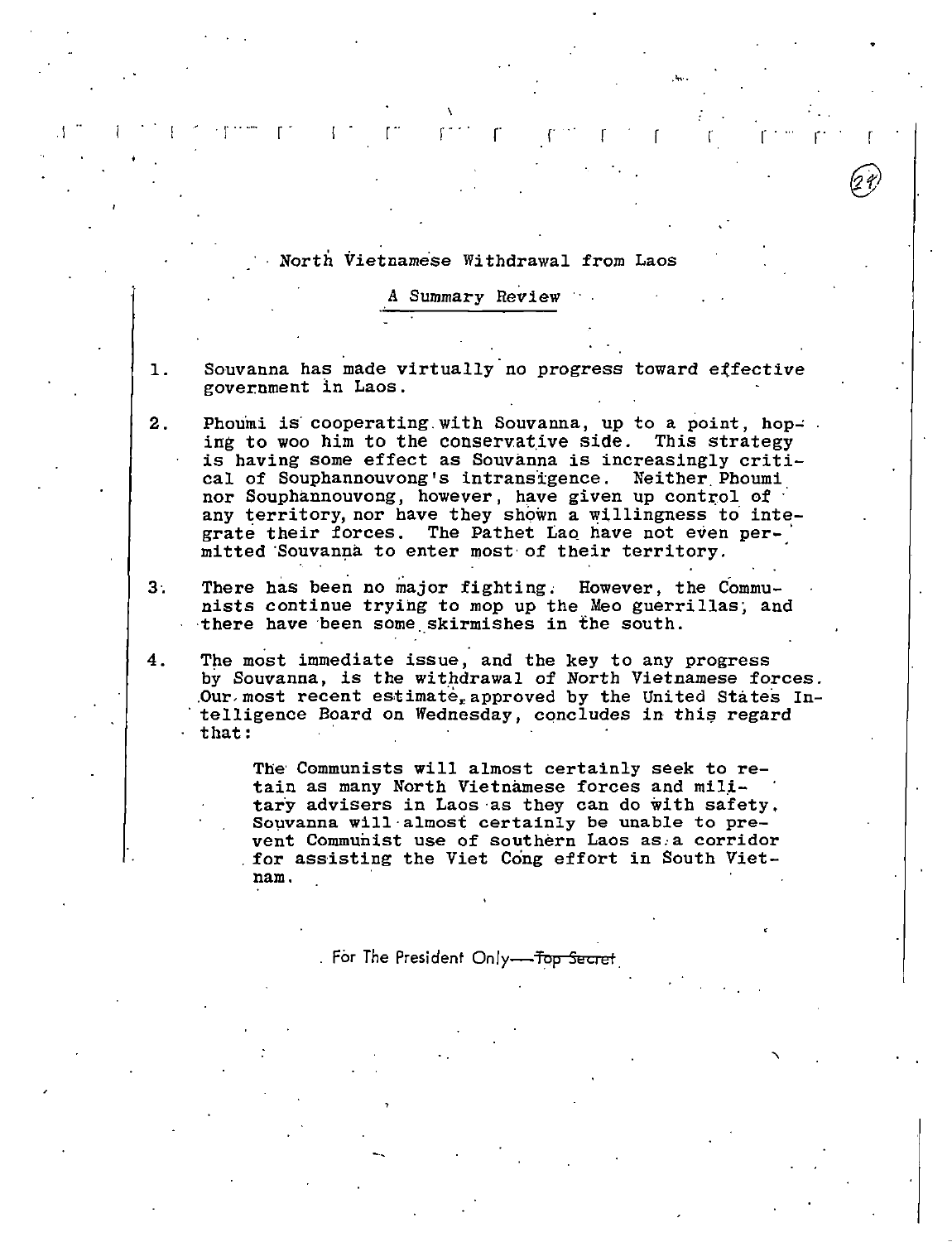5. Designation of checkpoints where the International Control Commission would observe foreign troop withdrawal was delayed until 23 ·August as a result of Pathet Lao refusal to concede the presence of North Vietnamese forces; Although Souvanna· had indicated a preference for several checkpoints in Pathet Lao territory, he-and Phoumi--compromised on Nhommarath, which, in fact, belongs to Kong Le rather than the Pathet Lao. The belongs to Kong Le rather than the Pathet Lao. Plaine des Jarres and Vientiane were the other two checkpoints established (Pakse and Savannakhet were established later).

r r r f r f r r r r r r

..

6. So far; the only overt North Vietnamese withdrawal. has been the·l5 "technicians" who left'through the-Plaine. des Jarres checkpoint on 27 August. Five additional North Vietnamese are scheduled to leave from Nhommarath shortly.

7. We are reasonably convinced, however, that some North Vietnamese troops have withdrawn clandestinely. There is also good evidence that the remaining forces have withdrawn to more inaccessible regions along the eastern border.· The following is a boiled-down· summary of evidence upon which our conclusions are based:

- 25-31 July: Twenty-two Soviet airlift shuttle flights were noted' between North Vietnam and Nam Tha, possibly carrying out North Vietnamese personnel and equipment.

-early August: A North Vietnamese battalion, composed of troops from Vang'Vieng, the Plaine des Jarres, and Tha Thom, moved through Ban Ban and into North ... Vietnam over Route 7.

For The President Only-Top Secret

--,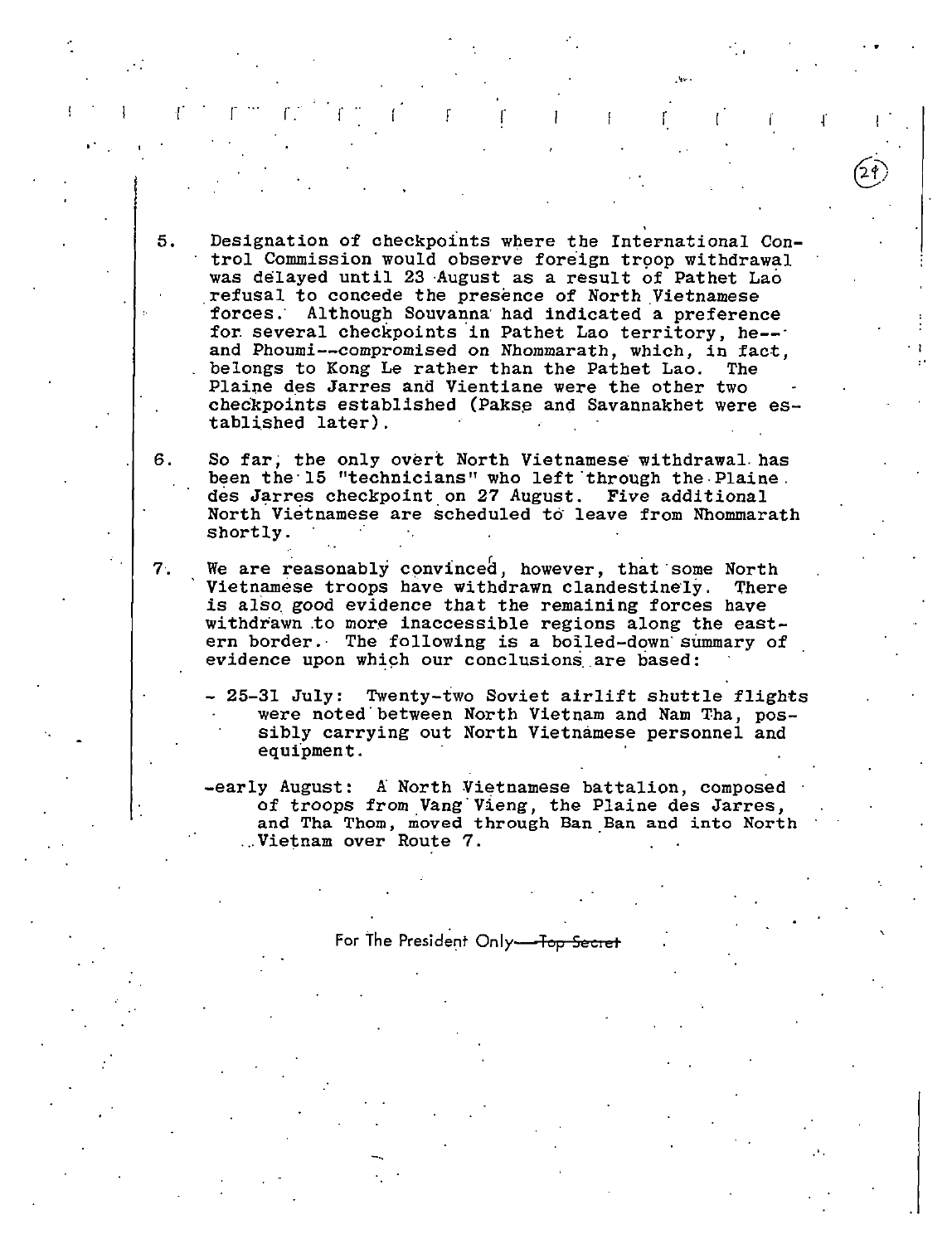$-$ early August: The joint North Vietnamese - Pathet Lao $\cdot$ headquarters at Khang Khay was split up, part withdrawn to North Vietnam and. part· regrouped·in the Pathet Lao stronghold in Sam Neua province.

.~ ...

 $J$  (and the set of the set of the set of the set of the set of the set of the set of the set of the set of the set of the set of the set of the set of the set of the set of the set of the set of the set of the set of the

 $\mathbf{r} = \mathbf{r} \cdot \mathbf{r} + \mathbf{r} \cdot \mathbf{r}$  .  $\mathbf{r} = \mathbf{r} \cdot \mathbf{r}$  ,  $\mathbf{r} = \mathbf{r} \cdot \mathbf{r} + \mathbf{r} \cdot \mathbf{r}$ 

 $-$ mid-August: Some 200 North Vietnamese at Tchepone airfield reportedly were changing into Lao uniforms.

-20 August: North Vietnamese troop withdrawal from Nhommarath was completed. Twenty-five trucks carrying<br>North Vietnamese troops were seen going east on ·Route 12. -.

-23 August: Agreement reached on Nhommarath as a checkpoint.

-25 August: Soviet airlift suspends resupply flights.

- -late August: Several reports were received that North Vietnamese were concealed along Route 7 between Ban Ban and the North Vietnamese border.
- -3 September: North Vietnamese forces reportedly were moving east from Kham Keut to new positions between Ban-Nape and the North Vietnamese border.
- -10 September: Soviet airlift resumes resupply flights.
- -14 September: Souphannouvong admitted that "some" North Vietnamese were still in Laos but said they would be ·withdrawn by the end of the month.

-15 September: 50X1, E.O.13526 The North Vietnamese had not moved out of Savannakhet and Khammouane provinces but rather were "still·with the Pathet Lao and, under Pathet Lao cover, are staying concealed from the local inhabitants."

 $\mathcal{L}$ 

For The President Only-Top Secret-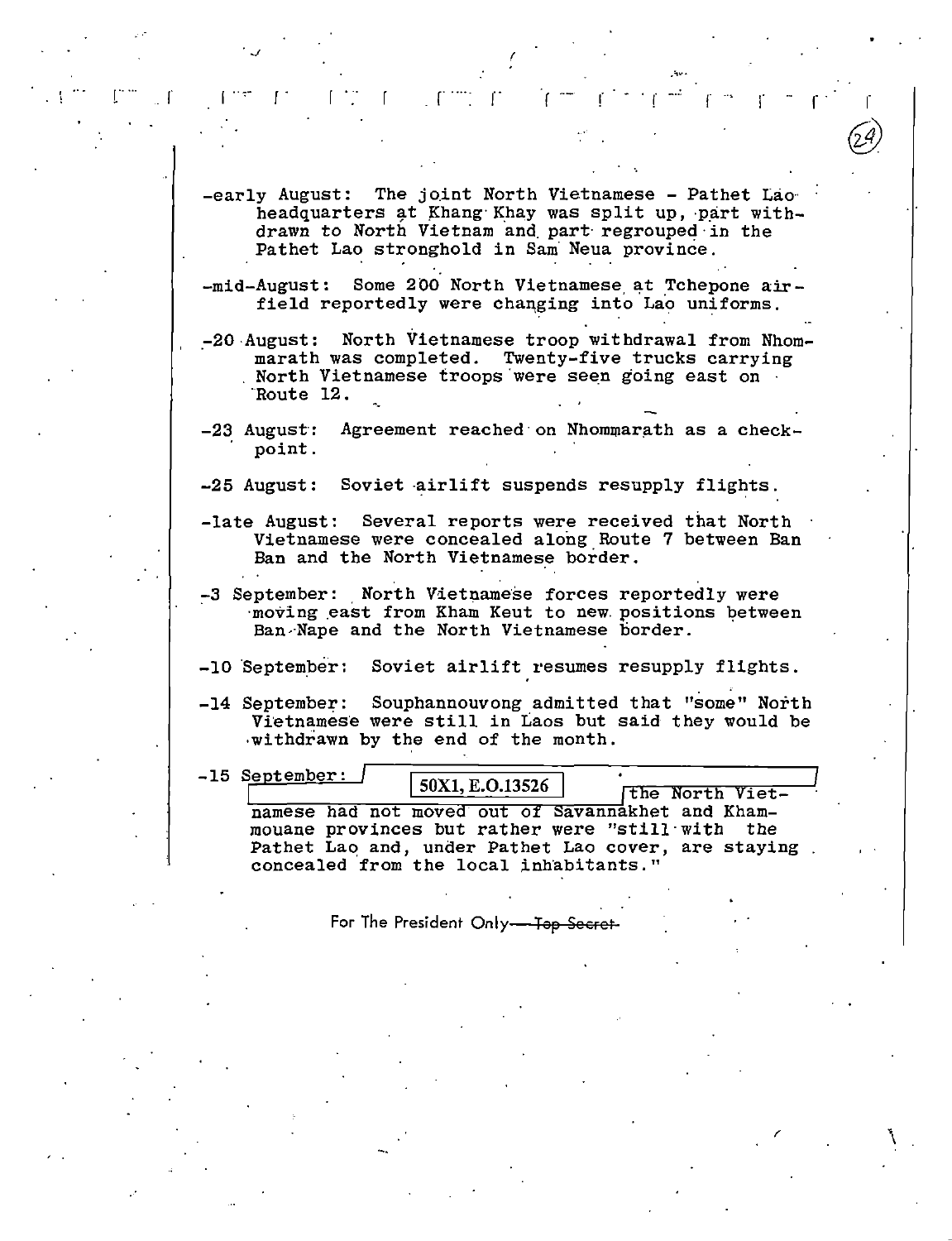-18 September: 'Souvanna Phouma admitted to the US ambassador that some North Vietnamese personnel were seeking to conceal themselves among the Pathet Lao.

 $\Gamma^{(18)}$  . Considering the set of the set of the set of the set of the set of the set of the set of the set of the set of the set of the set of the set of the set of the set of the set of the set of the set of the set of

-23 September: Souvanna expressed to the US ambassador his awareness of the problem of North Vietnamese forces remaining in.Laos, pointing to Sam Neua and Khammouane provinces and the Tchepone region as ' "problem areas" and expressing determination to press for complete North Vietnamese withdrawal.

-26 September: North Vietnamese military communications facilities continue to operate in the Nam Tha -<br>Muong Sai area, east of Tha Thom, and at Tchepone.

50X1, E.O.13526

 $\mathcal{P}_k$ 

)

For The President Only-Top Secret

,·